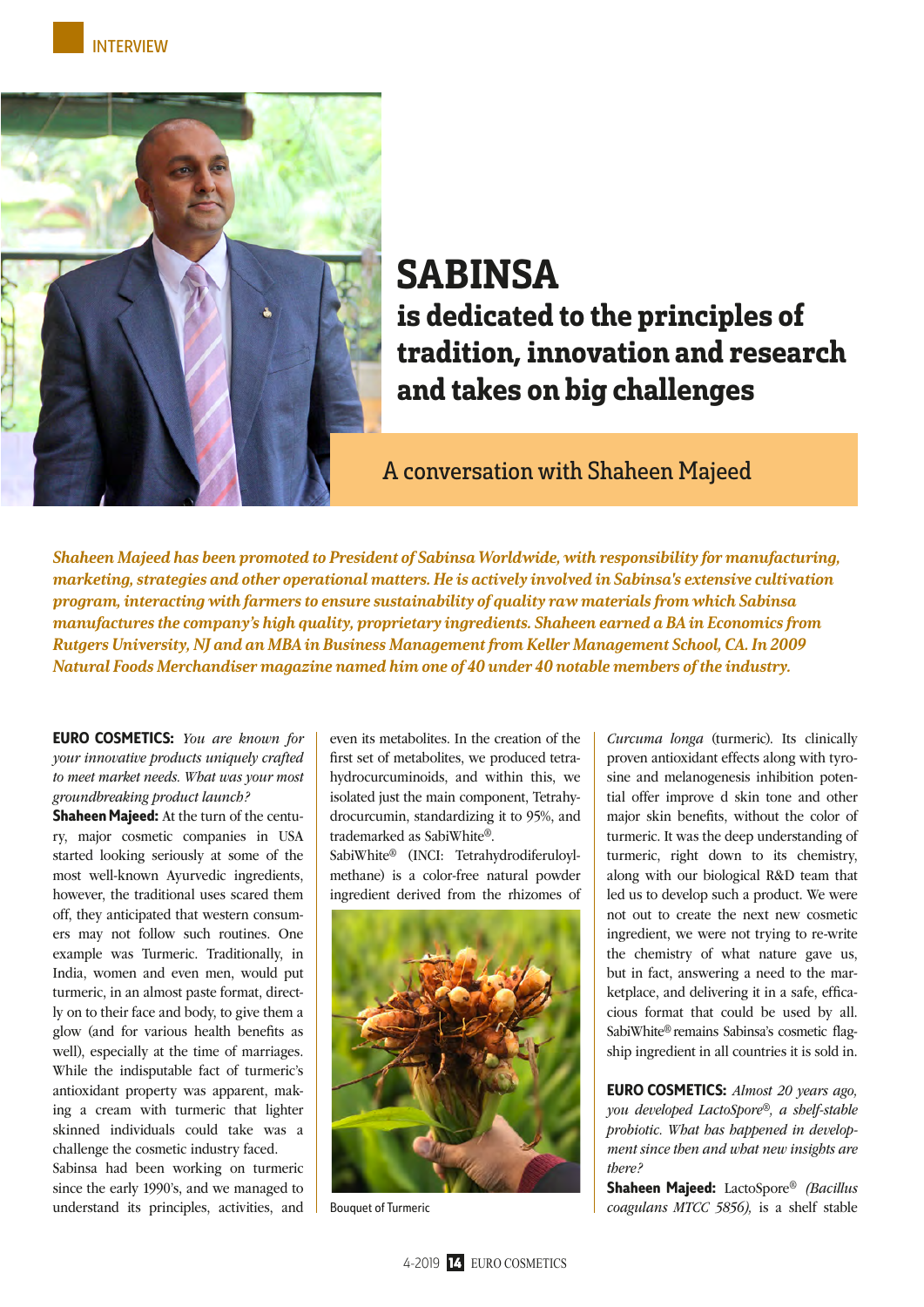probiotic, producing L(+)-Lactic acid and thus harmful to bad pathogens. Our *Bacillus coagulans* strain has since been assigned the accession number as MTCC 5856. It received a "no comments letter" from US-FDA for its GRAS status. LactoSpore® has also received approval as a "Natural Health Product" in Canada by the NNHPD (Natural and Non-Prescription Health Products Directorate), the regulatory authority in Canada. Previously it was intended only as a digestive aid. However, more recently, Sabinsa studied its multifactorial benefits in terms of its safety<sup>1</sup>, irritable bowel syndrome (IBS) 2, IBS co-existing with the major depressive disorder<sup>3</sup>, adjuvant to weight management and lipid management. It has showed a higher survival rate of 92% following 240 minutes of simulated digestion process which was significantly higher compared to *L. acidophilus* control. It further showed excellent *in-vitro* functional efficacy in simulated gastric survival, mucosal adhesion and immunomodulation<sup>4</sup>. In the functional food segment, LactoSpore® was found to be stable in baked confectionaries 5 (92% viability in banana muffins and 86% viability in waffles), and highly resistant to tea and coffee brewing compared to other tested probiotic strains 6. You'll find LactoSpore® used by customers in various dietary supplements, as simple as capsules to delicious gummies and even more so in foods and beverages. One large segment where LactoSpore® has grown is in beverage combinations with Kombucha. Recently, probiotics have gained importance on balancing the skin microbiome. Skin health is connected with the gut-brain-skin axis and is influenced by stress, anxiety, mood, indigestion, imbalanced gut microbiome, blood sugar management, etc. LactoSpore® helps to maintain the gut microbiome and hence indirectly protects and nurtures the skin.

EURO COSMETICS: *In the cosmeceuticals sector, you are pursuing sustainable research and you offer a wide range of products. Which are the most successful products and what else can we expect in this sector?* 

Shaheen Majeed: Sabinsa is well versed in promoting its actives for cosmeceutical sector through skin toning, anti-aging, acne protection, antimicrobial, foot care



Shaheen Majeed interacts with scientists at the corporate R&D center in Bangalore, India

etc. SabiWhite® (INCI: Tetrahydrodiferuloylmethane) for depigmentation 7, Centellin® CG (INCI: Centella Asiatica Extract) for wound healing and foot care<sup>8</sup> and Policosanol (INCI: Saccharum Officinarum (Sugarcane) Extract) for sebum control<sup>9</sup> are the most successful ingredients with clinical substantiation. Other actives are PteroWhite® for depigmentation, Cococin™ as a hair growth promoter, and Sage Extract for anti-aging/anti-wrinkle.

The upcoming products in this segment are Olepent® (INCI: Oleanoyl sh-Pentapeptide-4) a unique patented pentapeptide (collagen booster) attached with Oleanolic acid (helps maintain skin structural integrity) that has a potential use in anti-aging formulations, due to its skin firming and repairing peptide activities.

The next one to look for is LactoSporin® (INCI: Bacillus Ferment Filtrate Extract), a probiotic metabolite preparation obtained from the patented probiotic strain *B. coagulans* MTCC 5856 via patented technology in a defined growth media. The *in vitro* studies proved that LactoSporin® is potent antioxidant, anti-inflammatory, anti-collagenase and has UV protection potential. Hence, it has capable uses in anti-aging formulations. More recent studies shows it also plays an important role in hair care formulations.

EURO COSMETICS: *You have been very successful on the market with your "beauty*  *from inside" concept. What precisely is the idea behind this?* 

**Shaheen Majeed:** The beauty from inside out concept is well known in Ayurveda – The Indian Traditional System of Ayurvedic medicine. According to Ayurveda, the beauty concept starts from the mother's womb and it is believed that toxic materials inside the body make a person ugly and may cause abnormal growth. Hence purification (Shodhana) is the best practice to eliminate body toxins<sup>10</sup>. Recent studies have proved that visible skin aging is common in people with highly diabetic condition. The rate of urination is increased in diabetic condition, which leads to dry

- *2 Majeed et al., 2016. Nutr J. 2016; DOI: 10.1186/ s12937-016-0140-6*
- *3 Majeed et al., 2018 Food Nutr Res. 4;62. doi: 10.29219/fnr.v62.1218*
- *4 Sindi et al., 2019. J Funct Foods. 52: 100-108*
- *5 Majeed et al., 2016. Int J Food Sci Technol. 51:894–901*
- *6 Majeed et al., 2018. Food Res Int. https://doi. org/10.1016/j.foodres.2018.12.003*
- *7 Majeed et al., 2010. Househod and Personal Care TODAY. 44–66*
- *8 Majeed et al., 2016. World J Pharm Pharmaceutical Sci. 5(12): 983–994*
- *9 Majeed et al., 2016. EJBPS. 3(10): 462–466*
- *10 Hazra and Panda. 2013. J Clin Exp Dermatol Res. 4(3). DOI: 10.4172/2155-9554.1000178*

*<sup>1</sup> Majeed et al., 2016. J Clin Toxicol. 6(1):1–9*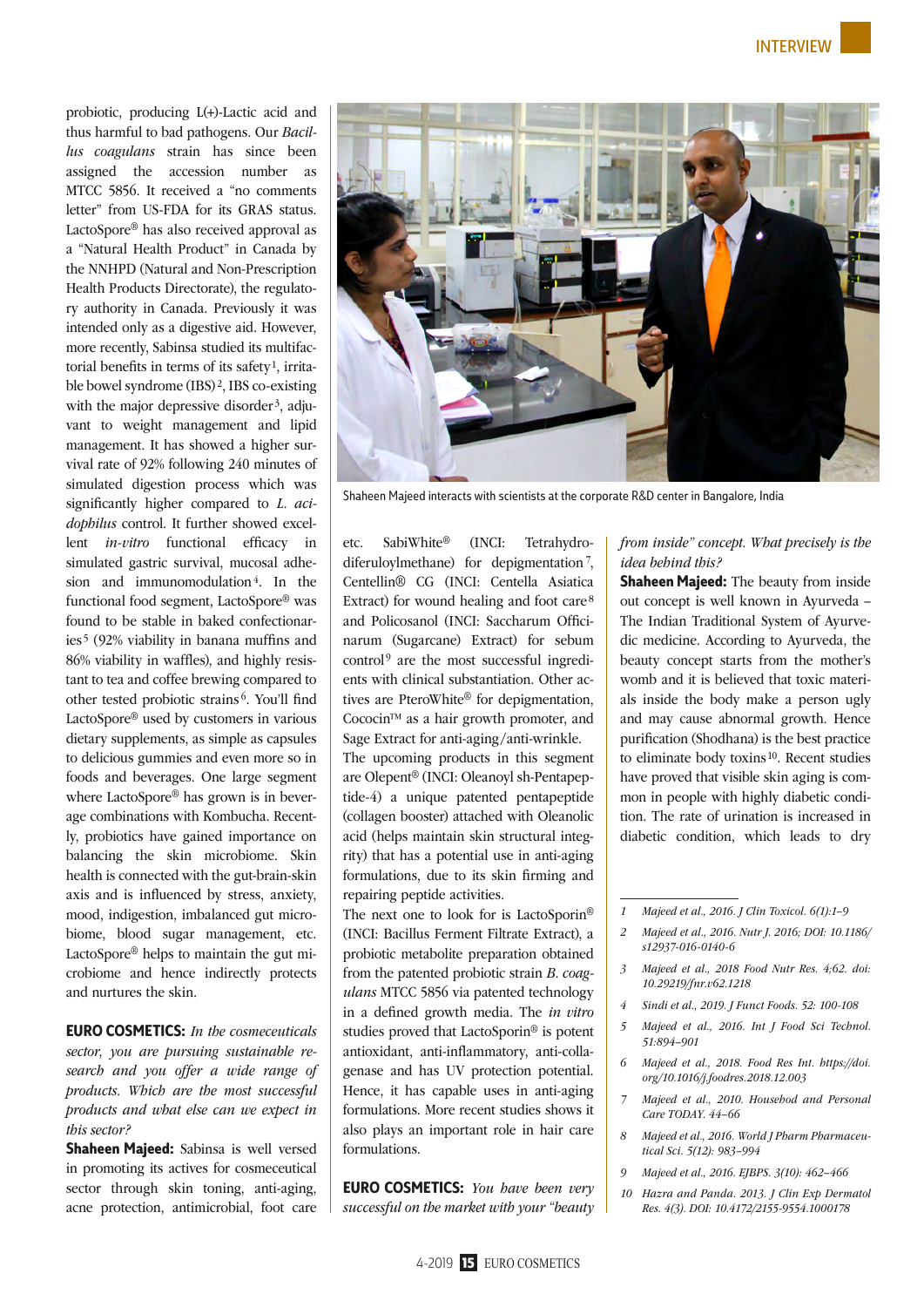skin. The sugar molecules in the skin bound to a protein or lipid molecule without controlling the action of an enzyme, ultimately leading to the formation of highly reactive Advanced Glycation End products (AGEs). These end products are responsible for the weakening of collagen and elastin fibers regeneration ability, which is associated with visible skin aging: wrinkling, sagging and looseness<sup>11</sup>. Some of the Sabinsa active ingredients to support the re-emerging concept of beauty from within are Saberry®, Curcumin C3 Reduct®, Silbinol®, Artonox® and so on. Several significant studies are underway to further enhance our understanding in this area. It's a concept that is quickly becoming reality and we believe our science will carry it forward to both marketing companies and customers alike.

EURO COSMETICS: *How do you address the many and varied requirements of manufacturers in the personal care sector?* Shaheen Majeed: The demand for innovative products, formulas, dosage forms, and supporting studies for their claim substantiation are increased by the manufacturers to get the maximum share in the personal care marketplace. At Sabinsa, we evaluate the safety and efficacy not only in the ingredient stage but also in the finished formulations. This research not only gives the manufacturer confidence to buy our actives, but also accelerates their time to market, which can mean everything in this highly competitive and innovative sector.

Taking skin care actives to the next level, Sabinsa also launched a unique concept of blends, D'Cosmix®, with innovative, patented ingredients and a focused approach in dealing with a variety of skin conditions12. These blends can be directly incorporated in various skin care formulations. Some of the blends are evaluated for their efficacy by an independent agency. A study using MelaLiteDC<sub>x</sub> 1% cream has reported a significant improvement in skin complexion and reduction of dark spots. DerMoist  $DC_x$  is a moisturizing blend composed of effective nutrients to keep the



Dr. Muhammed Majeed meeting with farmers for an upcoming Turmeric harvest

skin moisturized, nourished and healthy. A study using DerMoist  $DC_x$  3% cream showed significant improvement in hydration of skin.

While we are at heart an ingredients company, we look at ourselves experimenting with finished formulations, to know for sure it is a product we would buy. Therefore, when you visit our R&D HQ in Bangalore, India, you'll see various laboratories, one in particular is the cosmetic lab where we create very unique finished cosmetic products for further testing, sometimes we're making sample formulations for our customers – and often times, those come to market from our concepts … that's exciting!

EURO COSMETICS: *Last year, the Nutrition Business Journal awarded Sabinsa the prize for Supply Chain Transparency and Sustainability. What precisely does this price represent?* 

Shaheen Majeed: We have committed to fund a 10-year reforestation project that will oversee the plantation of more than 166,600 *Pterocarpus marsupium* (Indian Kino) saplings on 250 acres land in the central Indian state of Madhya Pradesh. The cultivation is managed by the reforestation organization – Madhya Pradesh Rajya Van Vikas Nigam Limited on land provided by the Forest Department of the state of Madhya Pradesh. The group expects to spend about \$500,000 on this project, which is the first initiative to conserve this high-value, multipurpose, threatened species in India. The project earned the NutraIngredients-USA Editors Award for Industry Initiative of the Year for 2018. Sabinsa's proprietary extracts obtained from *Pterocarpus marsupium,* and based upon licensed patents, are sold under the brand names, Silbinol®, PteroWhite® and pTeroSol®.

Nutrition Business Journal honored Sabinsa with supply chain transparency/ Sustainability award for its extensive cultivation program. We are involved in training of farmers through the years for fine-tuning of the program, providing seed to the farmers, training them to grow herbs sustainably and cleanly, a guaranteed buy back policy with a minimum purchase price in case of a bad crop. When the price goes up for the raw materials, Sabinsa pays higher rate than the contracted amount. They are taught for techniques like naturally repel of pests, cultivation training, monitoring bi-weekly by our trained and skilled scientists/botanists, irrigation support in case of drought condition, etc.

In both acceptance speeches, I made it clear that we did not do these things for any awards, we did it because it was the right thing to do. The idea to do re-forestation came from a deep understanding of the impact we would make if we were to simply take from Mother Nature and not give back, the next generation would experience an extinct species – but we can do something about it now, and so we took action. The sustainability and farming aspect, honestly, it's an endeavor that Dr. Majeed (founder & Chairman of the Sami-Sabinsa Group) passionately started and continues to do so, for the past 15+ years, so it's like second nature to all of us here. We appreciate the industry taking notice on both of these initiatives, yet there

*<sup>11</sup> Sadowska-Bartosz and Bartosz. 2015. Molecules 20: 3309–3334*

*<sup>12</sup> Majeed and Vaidyanathan. 2016. Sofwjournal. 6–12*